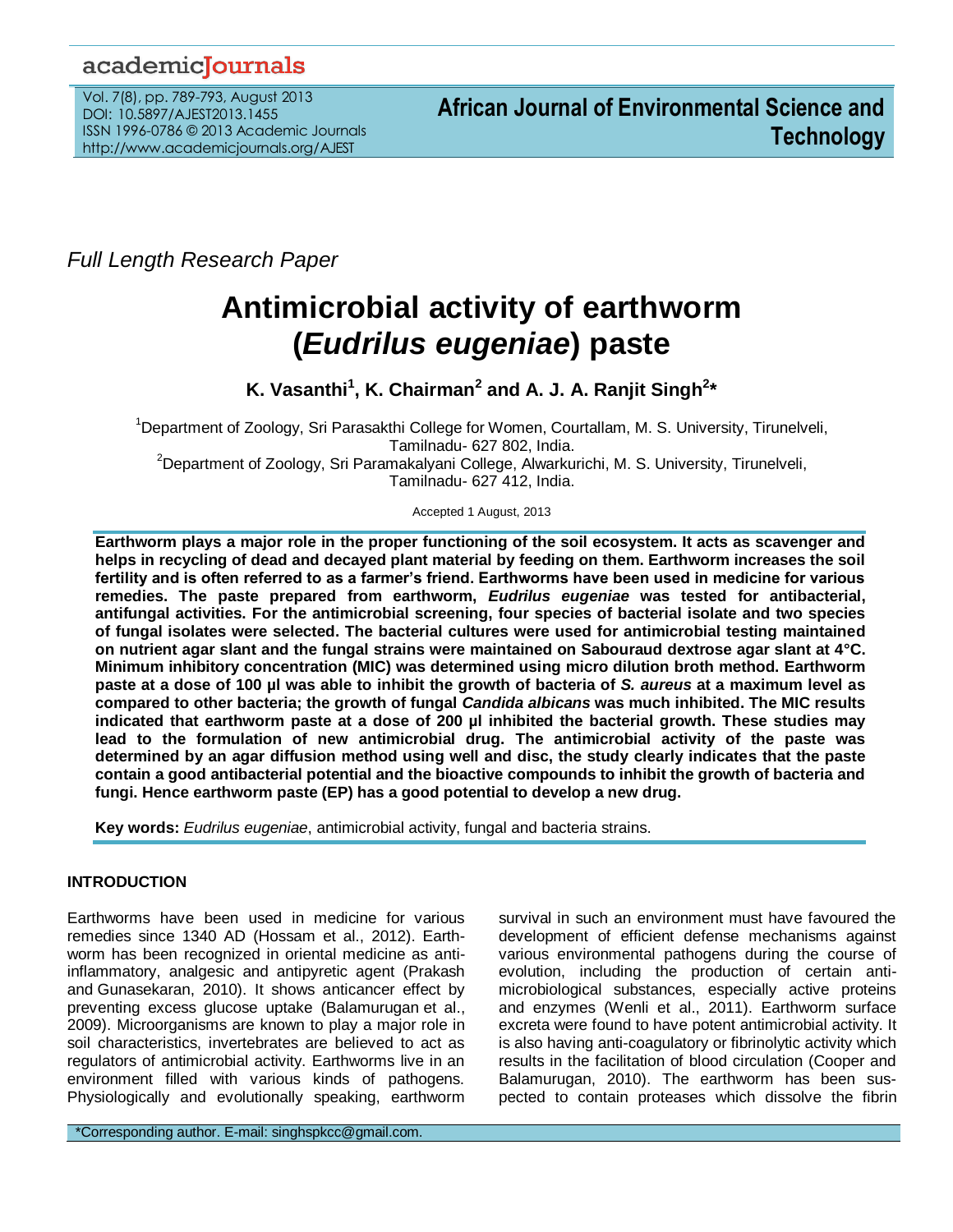| S/N | Organism                                  | Zone of inhibition in concentration (mm) |                  |                      |
|-----|-------------------------------------------|------------------------------------------|------------------|----------------------|
|     |                                           | 50 ul                                    | 100 ul           | Tetracycline (30 µl) |
|     | Escherichia coli (NCIM-2065)              | $16.33 \pm 0.33$                         | $22.66 \pm 0.33$ | $24.12 \pm 0.26$     |
| 2   | Salmonella abony (NCIM-2257)              | $15.33 \pm 0.33$                         | $19.66 + 0.33$   | $21.66 \pm 0.23$     |
| 3   | Bacillus subtilus (NCIM-2063)             | $17.66 \pm 0.33$                         | $20.33 + 0.33$   | $23.42 \pm 0.17$     |
| 4   | Staphylococcus aureus (NCIM-2079)         | $10.33 \pm 0.33$                         | $15.33 \pm 0.33$ | $18.43 \pm 1.21$     |
| 5   | Klebsiella pneumonia (Nosocomial isolate) | $11.33 \pm 0.33$                         | 23.66±0.33       | $25.26 \pm 0.26$     |

Table 1. Antibacterial activity of crude earthworm paste in well assay method.

P-value = 1.22E-24.

**Table 2.** Antibacterial activity of crude earthworm paste in disc assay method.

| S/N | Organism                                  | Zone of inhibition in concentration (mm) |                  |                      |
|-----|-------------------------------------------|------------------------------------------|------------------|----------------------|
|     |                                           | 50 ul                                    | 100 ul           | Tetracycline (30 µl) |
|     | Escherichia coli (NCIM-2065)              | $11.33 \pm 0.33$                         | $13.66 \pm 0.33$ | 17.66±0.33           |
| 2   | Salmonella abony (NCIM-2257)              | $11.33 \pm 0.66$                         | $11.33 + 0.66$   | 17.66±0.33           |
| 3   | Bacillus subtilus (NCIM-2063)             | $10.33 \pm 0.33$                         | 12.66±0.33       | $19.66 \pm 0.33$     |
| 4   | Staphylococcus aureus (NCIM-2079)         | $10.00+0.00$                             | $17.66 + 0.33$   | $26.66 \pm 0.33$     |
| -5  | Klebsiella pneumonia (Nosocomial isolate) | $10.33 \pm 0.33$                         | 13.66±0.33       | $17.33 \pm 0.33$     |

P-value = 5.33E-13.

clots or anticoagulants which selectively interfere with the intrinsic pathway of blood coagulation cascade. Medicinal properties of earthworm had also been described (Shobha and Kale, 2007). Antimicrobial potency of *Eudrilus eugeniae* extracts on certain plant pathogens were studied (Bauer et al., 1966). Hence, in the present study, the paste prepared from the earth worm, *E. eugeniae* was tested for antimicrobial potential.

#### **MATERIALS AND METHODS**

#### **Collection of earthworms**

Fully matured Earthworms, *E. eugeniae* (Kinberg) were collected from the stock culture, Department of Zoology, Sri Paramakalyani College, Alwarkurichi, Tirunelveli, Tamilnadu, India.

#### **Preparation of earthworm paste**

The *E. eugeniae* (Kinberg) were washed with running tap water and then fed with wet blotting paper for 18 to 20 h to clear their gut. The gut cleared worms were again washed with distilled water. The worms were kept in plastic troughs, covered tightly with polythene cover, and exposed to sunlight for 3 days to kill them. Mucus and coelomic fluid that oozed out digested the dead worms forming a brown coloured paste earthworm paste (EP) (Balamurugan et al., 2007).The earthworm paste were filtered and the filtrates obtained were condensed in water-bath at 35°C. The crude paste obtained was diluted in 10% DMSO for evaluation of antimicrobial activity.

#### **Culture media**

The media used for bacterial culture was nutrient agar/broth while

Sabouraud's Dextrose-Agar (SDA) was used for fungal cultures.

#### **Microbial assay (disc and well method)**

The antimicrobial activity of the earthworm paste was determined by an agar-diffusion method using well and discs. The details of microbes used for the testing is given in Table 1 and Plates 2 and 3.

#### **Test microorganisms for antimicrobial studies**

For the antimicrobial screening, four species of bacterial isolate and two species of fungal isolates were selected. The bacterial and fungal strains were obtained from National Collection of Industrial Microorganism (NCIM), Pune, India. *Escherichia coli* (NCIM 2065) *Salmonella abony* (NCIM 2257), *Bacillus subtilis* (NCIM 2063) and *Staphylococcus aureus* (NCIM 2079) strains were used. *Candida albicans* (NCIM 3102), *Aspergillus niger* (NCIM 501) fungi were used as test organisms. The nosocomial isolate and local isolate strains were received from Department of Microbiology, Aasan Memorial College, Chennai-100.

The bacterial cultures were used for antimicrobial test maintained on nutrient agar slant and the fungal strains were maintained on Sabouraud dextrose agar slant at 4°C. The fresh bacterial cultures were obtained by growing the test organisms at 37°C, for 24 h while fungi were grown at 28°C for 48 h.

#### **Antibacterial assay**

Antibacterial activity was determined against certified strains of *E. coli* (NCIM 2065) *S. abony* (NCIM 2257), *B. subtilis* (NCIM 2063), *S. aureus* (NCIM 2079), *K. pneumoniae* (Nosocomial isolate), using a modification of agar diffusion assay method (Shobha and Kale, 2007) filter-paper disc of 6 mm diameter, and 6mm sterile metal borer were used (Table 2). Microorganisms were inoculated on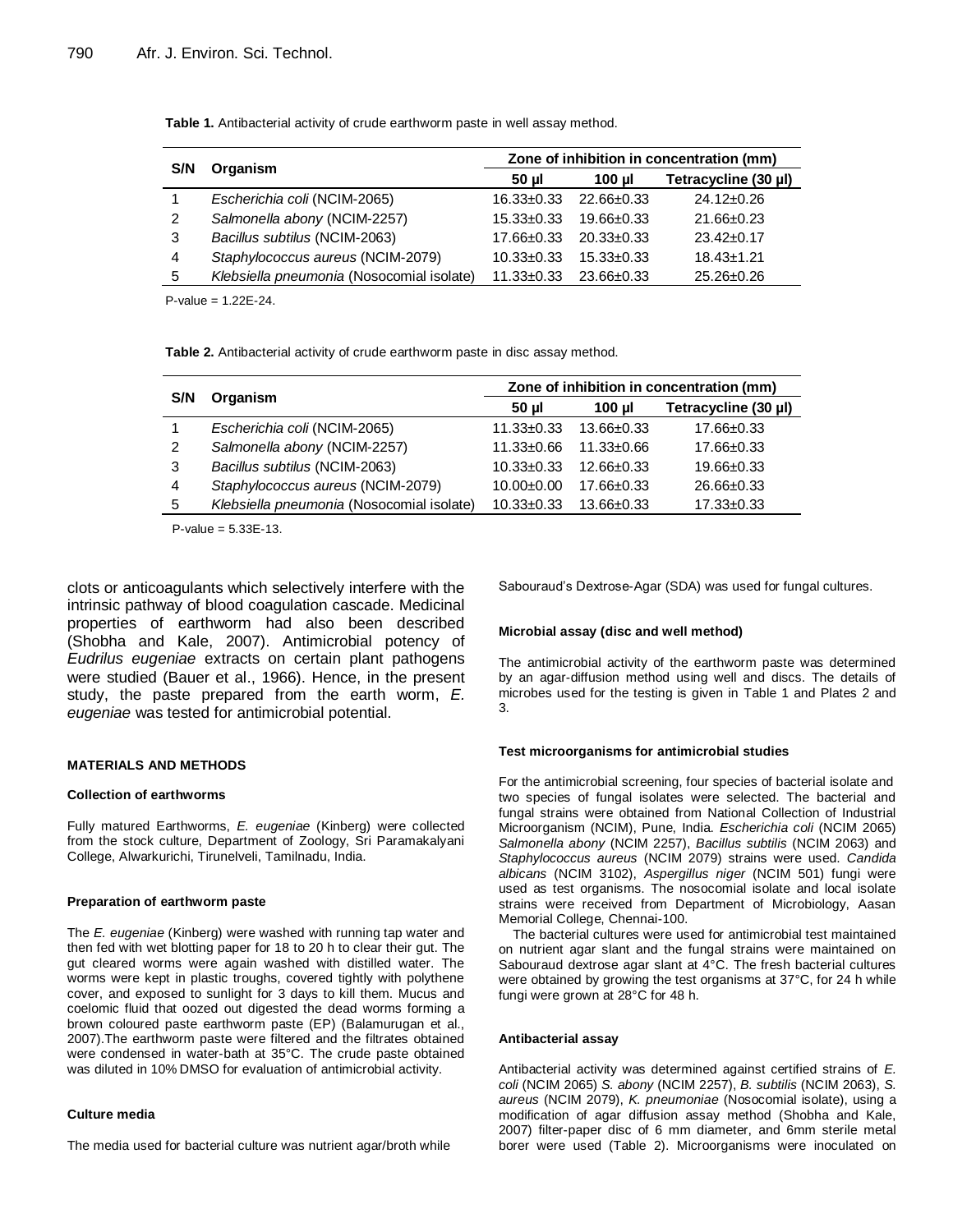| S/N | Organism                                 | Zone of inhibition in concentration (mm) |                  |  |
|-----|------------------------------------------|------------------------------------------|------------------|--|
|     |                                          | 50 ul                                    | 100 <sub>U</sub> |  |
|     | Candida albicans (NCIM-3102)             | $12.33 \pm 0.33$                         | $16.33 \pm 0.33$ |  |
| 2   | Aspergillus niger (NCIM-501)             | $11.00 \pm 0.57$                         | $13.33 \pm 0.33$ |  |
| 3   | Aspergillus flavus (Local isolate)       | $10.33 \pm 0.33$                         | $15.00 \pm 0.57$ |  |
| 4   | Penicillium notatum (Local isolate)      | $10.66 \pm 0.33$                         | $14.33 \pm 0.33$ |  |
| 5   | Trichophytum rubrum (Nosocomial isolate) | $0.00 + 0.00$                            | $12.33 \pm 0.33$ |  |
| 6   | Nystatin (30 µl)                         | $14.33 \pm 0.33$                         | 26.66±0.33       |  |
|     |                                          |                                          |                  |  |

**Table 3.** Antifungal activity of crude earthworm paste in disc assay method.

P-value = 1.97E-16.

nutrient broth (Himedia, Bombay) during 24 h at 37°C. The inoculate absorbance was established between 0.08 and 0.10 AU (equivalent to 0.5 McFarland  $10^8$ cfu/ml) adding sterile nutrient broth, before incorporating bacteria ( $\lambda = 625$  nm). Bacterial strains were seeded on Muller-Hinton agar. The sterile discs were impregnated in the seeded agar. In the well assay method, wells were made using the sterile metal borer (6 mm). The sterile disc and well was loaded with the crude earthworm paste (EP) at a concentration of 50 and 100 µl. A disc of tetracycline (Tet) (30 µg/disc/well) was used as a positive control. The plates were incubated at 37°C for 24 h. All the assays were carried out in triplicate. The diameter (mm) of the growth inhibition zone was measured with standard zone reader scale (Himedia, Bombay) and mean diameter was recorded (Tables 2 and 3).

#### **Antifungal assay**

Antifungal activity was carried against *C. albicans* (NCIM 3102), *A. niger* (NCIM 501) *Trichophyton rubrum* (Nosocomial isolate), *A. flavus* (Local isolate), *Penicillium notatum* (Local isolate). The microorganisms were inoculated on Sabouraud dextrose broth (Himedia, Bombay) during 24 h at 25°C. The inoculate absorbance was established between 0.08 and 0.10 AU (equivalent to 0.5 McFarland 10<sup>8</sup> cfu/ml) adding sterile Sabouraud dextrose broth, before incorporating fungi ( $\lambda$  = 530 nm). Fungal strains were seeded agar Sabouraud dextrose agar with 4% glucose. The sterile discs were impregnated in the seeded agar. In the well assay method, wells were made using the sterile metal borer (6 mm). The sterile disc and well were loaded with the crude earthworm paste (EP) at a concentration of 50 and 100 µl. Nystatin (100CFU/disc/well) antifungal agent was used as positive control. The plates were incubated at 25°C for 48 h. All the assays were carried out in triplicate. The diameter (mm) of the growth inhibition zone was measured with standard zone reader scale (Himedia, Bombay) and mean diameter was recorded.

### **Minimum inhibitory concentration (MIC)**

Minimum inhibitory concentration (MIC) was determined using micro dilution broth method. The earthworm paste prepared (100 mg/ml) were diluted to four different concentration (50, 100, 150 and 200 µl/ml).To find out the MIC, three strains of bacteria were used *(E. coli*, *K. pneumoniae* and *S. aureus*)*.* The bacterial strains were prepared in broth. The broth culture suspension of each bacterium (0.5 ml) with an optical density of MacFarland 0.5 x 10<sup>7</sup>-10<sup>8</sup> CFU/ml was added to test tubes containing different concentrations of earthworm paste. To the control test tube, the earthworm paste was not added, only sterile distilled water was used. The inoculated test tubes were incubated at 37°C under aerobic conditions. After 24 h, the turbidity was evaluated. The MIC is the lowest concentration of EP that inhibited the growth of the organism completely for all the tests including control, and triplicates were maintained.

## **RESULTS**

Earthworm paste prepared from *E. eugeniae* was tested for antibacterial and antifungal activities. For antimicrobial assay, five strains of bacteria viz. *E. coli, S. abony, B. subtilus, S. aureus* and *K. pneumoniae* were used for antibacterial assay, two concentration of the EP 50 and 100 µl were used. Of the five bacteria tested, the growth of bacteria was well inhibited by EP. The disc diffusion assay and well assay indicated a dose dependent effect of the EP to inhibit the growth of bacteria. EP at a dose of 100 µl was able to inhibit the growth of *S. aureus* at a maximum level (17.66 ± 0.33 mm), *S. abony* was less inhibited when compared with others  $(11.33 \pm 0.66 \text{ mm})$ . In the well assay, *K. pneumoniae* was highly inhibited  $(23.66 \pm 0.33 \text{ mm})$ .

The present study clearly indicates that EP contains a good antibacterial potency and the active compound in it has to be explained.

Anti fungal assay was also carried out using five different strains of fungi. The fungal strain was inhibited by EP in a dose dependent manner. The high dose of EP (100 µl) showed highest anti fungal potential. Of the five strains tested, the growth of *C. albicans* was much inhibited (16.33  $\pm$  0.33 mm). The inhibitory potential of the EP was less in the case of *T. rubrum*  $(12.33 \pm 0.33)$ mm).

To find out the minimum inhibitory concentration (MIC) of the earthworm paste, three bacterial strains were used *Viz.*, *E. coli, K. pnemoniae* and *S. aureus*. The MIC results indicated that earthworm paste at a dose of 200 µl inhibited the bacterial growth (Table 4). The optical density (OD) was less. This indicated that EP at a dose of 200 µl is a minimum concentration to inhibit the growth of the selected bacteria.

The present study clearly indicates that the earthworm paste has bioactive compounds to inhibit the growth of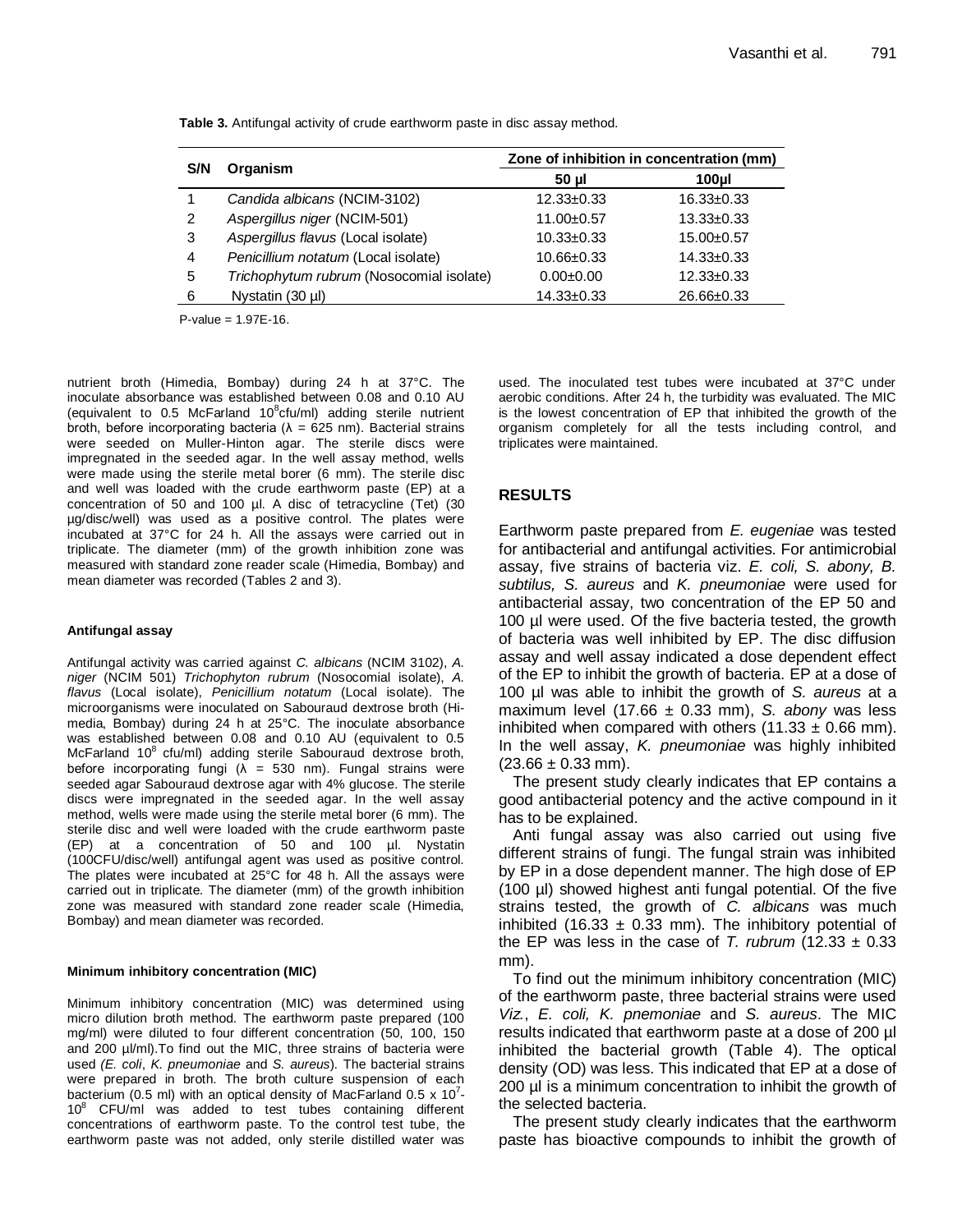| S/N            | <b>Bacterial culture</b>                      | Concentration of crude earthworm paste | OD value         |
|----------------|-----------------------------------------------|----------------------------------------|------------------|
| $\mathbf{1}$   | Escherichia coli<br>(NCIM-2065)               | Control                                | 19.66±0.33       |
|                |                                               | 50 µl                                  | 15.00±0.57       |
|                |                                               | $100$ µl                               | 14.00±0.57       |
|                |                                               | 150 µl                                 | 13.00±0.57       |
|                |                                               | $200$ µl                               | 10.66±0.66       |
|                |                                               |                                        |                  |
| $\overline{2}$ | Klebsiella pneumoniae<br>(Nosocomial isolate) | Control                                | 15.00±0.57       |
|                |                                               | $50$ µ                                 | 13.33±0.66       |
|                |                                               | $100$ $\mu$                            | $9.33 + 0.33$    |
|                |                                               | 150 µl                                 | $7.66 \pm 0.33$  |
|                |                                               | 200 µl                                 | $7.33 \pm 0.66$  |
|                |                                               |                                        |                  |
|                |                                               | Control                                | $16.33 \pm 0.33$ |
| 3              | Staphylococcus aureus<br>(NCIM-2079)          | 50 µl                                  | 10.66±0.88       |
|                |                                               | $100$ $\mu$                            | $9.66 + 0.88$    |
|                |                                               | 150 µl                                 | $8.66 + 0.66$    |
|                |                                               | 200 µl                                 | $8.33 + 0.33$    |

**Table 4.** Antibacterial activity (MIC) tested for the crude earthworm paste using optical density method.

P-value = 0.000886; TNTC - Too numerable to count.

bacteria and fungi. Hence, EP has a good potential to develop a new drug.

## **DISCUSSION**

Khomyakov et al. (2007) Suggested that antimicrobial agents of earthworms digestive fluid are formed in the earthworm body but not by the soil microorganisms entering their digestive tract. They have observed that the digestive fluid of earthworm show the same antimicrobial activity after feeding on soil and sterile sand, and partial sterilization of the gut with streptomycin does not lower the antimicrobial activity. Mendez et al. (2003) observed that the guts of earthworms, *Onychochaeta borincana* in sterile soil contain the same microorganisms as the guts of individuals that have not been submitted to the cleansing treatment. Antimicrobial activity in the guts of earthworms derived from metabolites of symbiotic bacteria from the gut walls is possible.

The antimicrobial activity of *Eisenia foetida* coelomic fluid directed against Gram-positive and negative bacteria was analyzed. The gut extracts of earthworms have antibacterial and antifungal activity (Shobha and Kale, 2008). The new bacterial strain with antimycobacterial activity has been isolated from the midgut of *Dendrobaena veneta* (Annelida) (Marta et al., 2010). Earthworm species have rich diversity. Based on their living environments, it is rational to think that there are effective anti-infective agents in earthworm's skin. Cho et al. (1998) identified the first antimicrobial peptide

(lumbricin I) from the earthworm, *Lumbricus rubellus*. Lumbricin I is considered as a proline-rich antimicrobial peptide containing 62 amino acids including proline (15%) with a molecular weight of 7231 Da. Lumbricin I showed antimicrobial activity *in vitro* against a broad spectrum of microorganisms without hemolytic activity (Cho et al., 1998). Recently, another two antimicrobial peptides (PP1 and OEP3121) have been identified from earthworms of *Pheretima tschiliensis* and *E. foetida,* respectively (Wang et al., 2003). The antimicrobial peptide, lumbricin-PG was identified from skin secretions of the earthworm, *Pheretima guillelmi* (Wenliang et al., 2011). Engelmann et al. (2004) and Balamurugan et al. (2008) found that earthworm coelomic fluid contains biologically active molecules and leukocytes that participate in phagocytosis, encapsulation and killing of HeLa, HEp-2, PC-12 and PA317 cells *in vitro*. Presumably, earthworms synthesize and secrete several effective modulators of innate immune responses such as antibacterial molecules, cytotoxic proteins and cytokines.

## **Conclusion**

The burrowing and casting activities of earthworms contribute to the activity of soil micro organisms and nutrient enriched earthworm casts are good media supporting microbial growth. The microbial community in the gut of earthworms was predominantly Gram-negative bacteria. The present study reported that vermicompost is rich in microbial populations and diversity, particularly